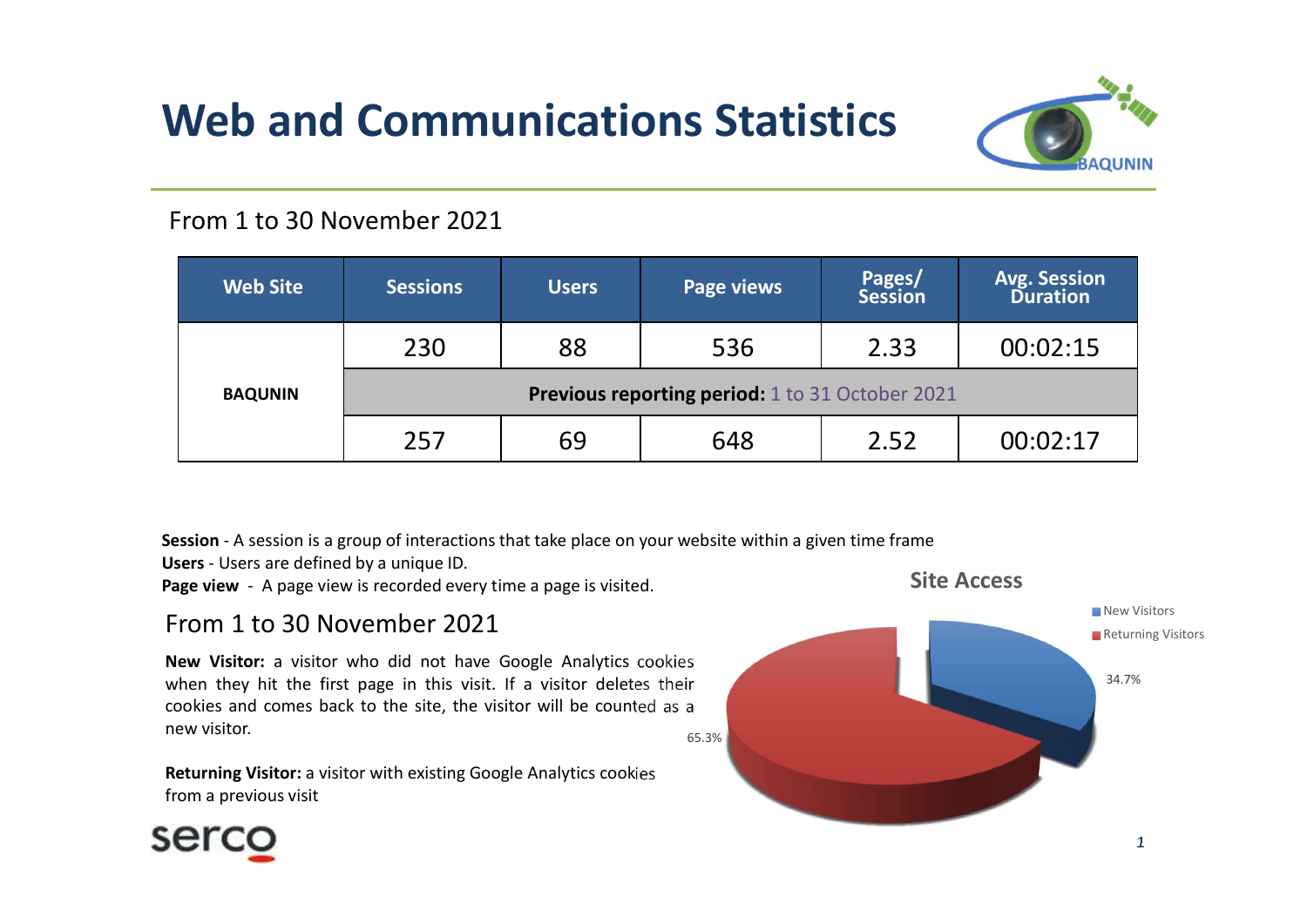# Web and Communications Statistics



### From 1 to 30 November 2021







browser.